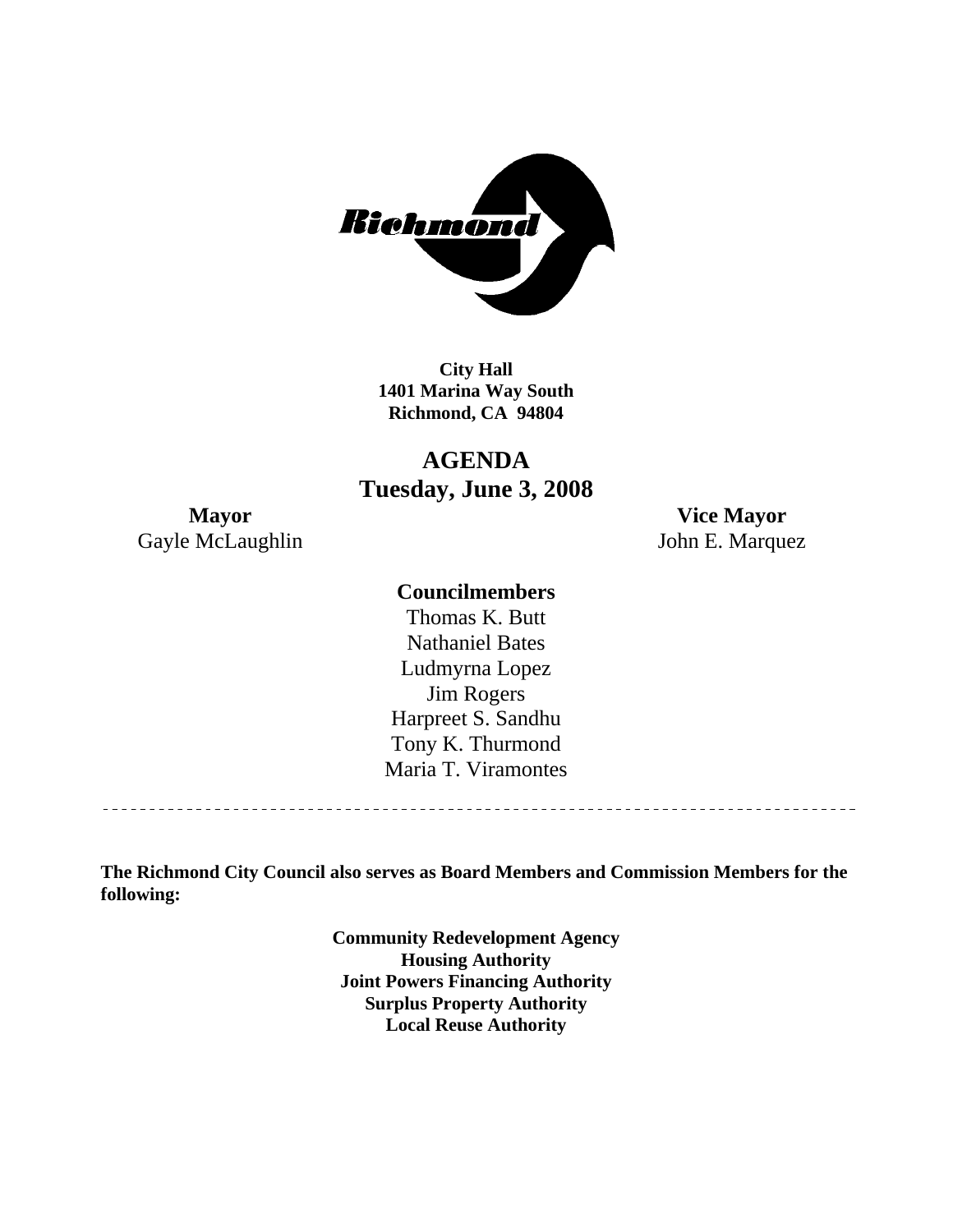# **MEETING PROCEDURES**

The City of Richmond encourages community participation at its City Council meetings and has established procedures that are intended to accommodate public input in a timely and time-sensitive way. As a courtesy to all members of the public who wish to participate in City Council meetings, please observe the following procedures:

**PUBLIC COMMENT ON AGENDA ITEMS:** Anyone who desires to address the City Council on items appearing on the agenda must complete and file a pink speaker's card with the City Clerk **prior** to the City Council's consideration of the item. Once the City Clerk has announced the item and discussion has commenced, no person shall be permitted to speak on the item other than those persons who have submitted their names to the City Clerk. Your name will be called when the item is announced for discussion. **Each speaker will be allowed TWO (2) MINUTES to address the City Council on NON-PUBLIC HEARING items listed on the agenda.** 

**OPEN FORUM FOR PUBLIC COMMENT:** Individuals who would like to address the City Council on matters not listed on the agenda or on **Presentations, Proclamations and Commendations, Report from the City Attorney, or Reports of Officers** may do so under Open Forum. All speakers must complete and file a pink speaker's card with the City Clerk **prior** to the commencement of Open Forum. **The amount of time allotted to individual speakers shall be determined based on the number of persons requesting to speak during this item. The time allocation for each speaker will be as follows: 15 or fewer speakers, a maximum of 2 minutes; 16 to 24 speakers, a maximum of 1 and one-half minutes; and 25 or more speakers, a maximum of 1 minute.** 

#### **SPEAKERS ARE REQUESTED TO OCCUPY THE RESERVED SEATS IN THE FRONT ROW BEHIND THE SPEAKER'S PODIUM AS THEIR NAME IS ANNOUNCED BY THE CITY CLERK.**

**CONSENT CALENDAR:** Consent Calendar items are considered routine and will be enacted, approved or adopted by one motion unless a request for removal for discussion or explanation is received from the audience or the City Council. A member of the audience requesting to remove an item from the Consent Calendar must complete and file a speaker's card with the City Clerk **prior to the City Council's consideration of Item C, Agenda Review.** An item removed from the Consent Calendar may be placed anywhere on the agenda following the City Council's agenda review.

*The City Council's adopted Rules of Procedure recognize that debate on policy is healthy; debate on personalities is not. The Chairperson has the right and obligation to cut off discussion that is too personal, too loud, or too crude.* 

**\*\*\*\*\*\*\*\*\*\*\*\*\*\*\*\*\*\*\*\*\*\*\*\*\*\*\*\*\*\*\*\*\*\*\*\*\*\*\*\*\*\*\*\*\*\*\*\*\*\*\*\*\*\*\*\*\*\***

# **Evening Open Session**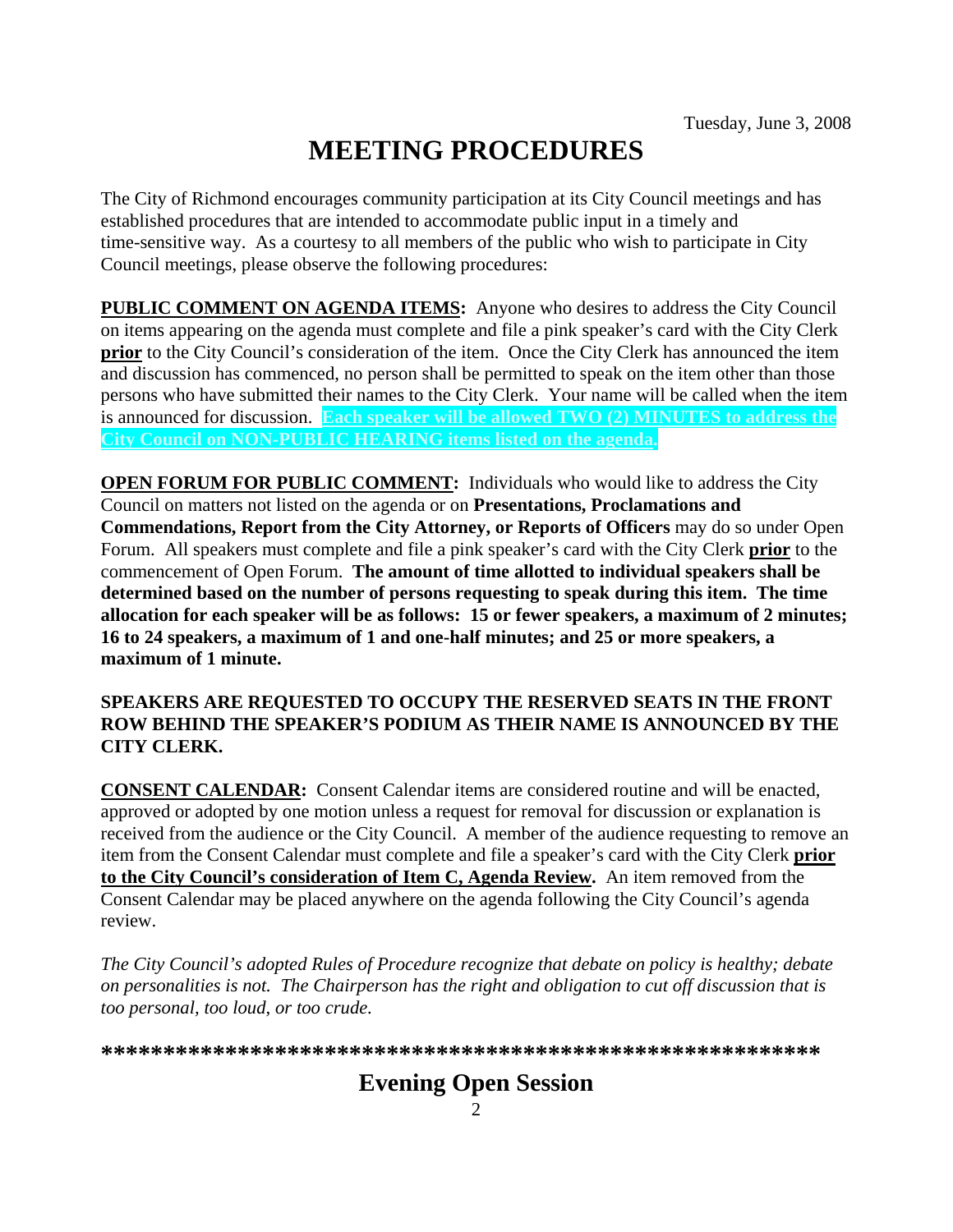Tuesday, June 3, 2008

5:00 p.m.

#### **A. ROLL CALL**

### **B. PUBLIC COMMENT**

# **C. ADJOURN TO CLOSED SESSION**

# **Closed Session**

Shimada Room of City Hall

### **A. CITY COUNCIL**

 **A-1.** CONFERENCE WITH LEGAL COUNSEL - EXISTING LITIGATION (Subdivision [a] of Government Code Section 54956.9):

Littlehale vs. City of Richmond

Coalition of Concerned Citizens of Point Richmond (CCCPR) vs. City of Richmond

Richmond Residents for Responsible Antennae Placement and Planning (RAPP) vs. City of Richmond

 **A-2.** CONFERENCE WITH LEGAL COUNSEL - ANTICIPATED LITIGATION (Initiation of litigation pursuant to Subdivision (c) of Section 54956.9):

Two Cases

**\*\*\*\*\*\*\*\*\*\*\*\*\*\*\*\*\*\*\*\*\*\*\*\*\*\*\*\*\*\*\*\*\*\*\*\*\*\*\*\*\*\*\*\*\*\*\*\*\*\*\*\*\*\*\*\*\*\*\*\*** 

# **Richmond Community Redevelopment Agency**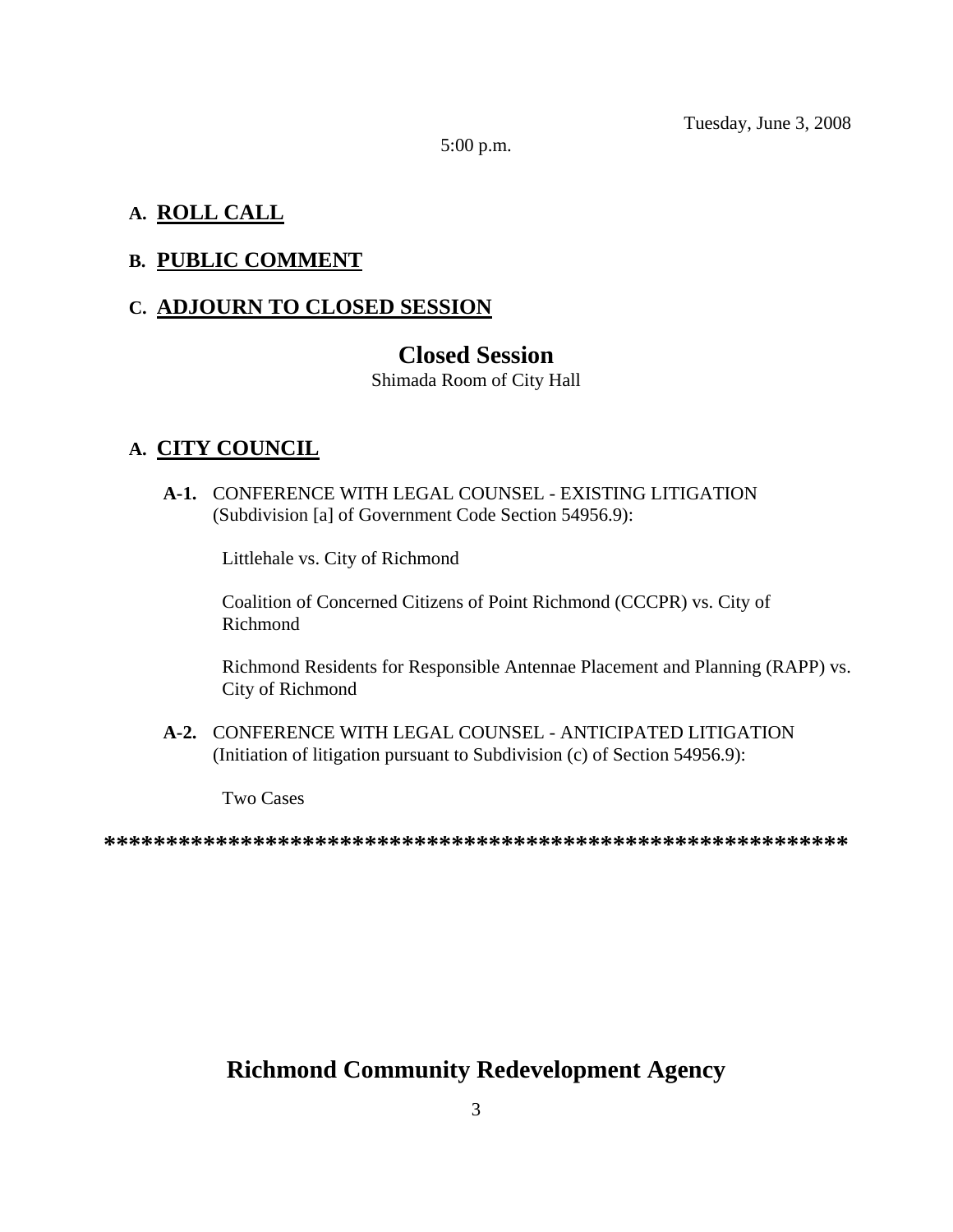6:45 p.m.

#### **PLEDGE TO THE FLAG**

#### **A. ROLL CALL**

#### **B. STATEMENT OF CONFLICT OF INTEREST**

#### **C. OPEN FORUM FOR PUBLIC COMMENT**

#### **D. CONSENT CALENDAR**

 **D-1.** ADOPT A RESOLUTION - approving an amendment to the contract with Richard S. Kochan, extending the term through June 30, 2009, and increasing the amount by \$63,000, including travel and reimbursable expenses, which brings the total contract to \$174,000 for fiscal years 2006 through 2009. (The Finance Standing Committee reviewed this item on May 16, 2008, and recommended approval by the Redevelopment Agency) - Richmond Community Redevelopment Agency (Steve Duran 231-3066).

#### **E. ADJOURNMENT**

**\*\*\*\*\*\*\*\*\*\*\*\*\*\*\*\*\*\*\*\*\*\*\*\*\*\*\*\*\*\*\*\*\*\*\*\*\*\*\*\*\*\*\*\*\*\*\*\*\*\*\*\*\*\*\*\*\*\*\*\*** 

# **CITY COUNCIL**

7:00 p.m.

#### **A. ROLL CALL**

#### **B. STATEMENT OF CONFLICT OF INTEREST**

**C. AGENDA REVIEW**

#### **D. PRESENTATIONS, PROCLAMATIONS, AND COMMENDATIONS**

 **D-1.** INTRODUCE - the first and second place winners of the 2008 Junior Fire Chief Program - Fire Department (Chief Michael Banks 307-8041).

# **E. REPORT FROM THE CITY ATTORNEY OF FINAL DECISIONS MADE AND NON-CONFIDENTIAL DISCUSSIONS HELD DURING CLOSED SESSION**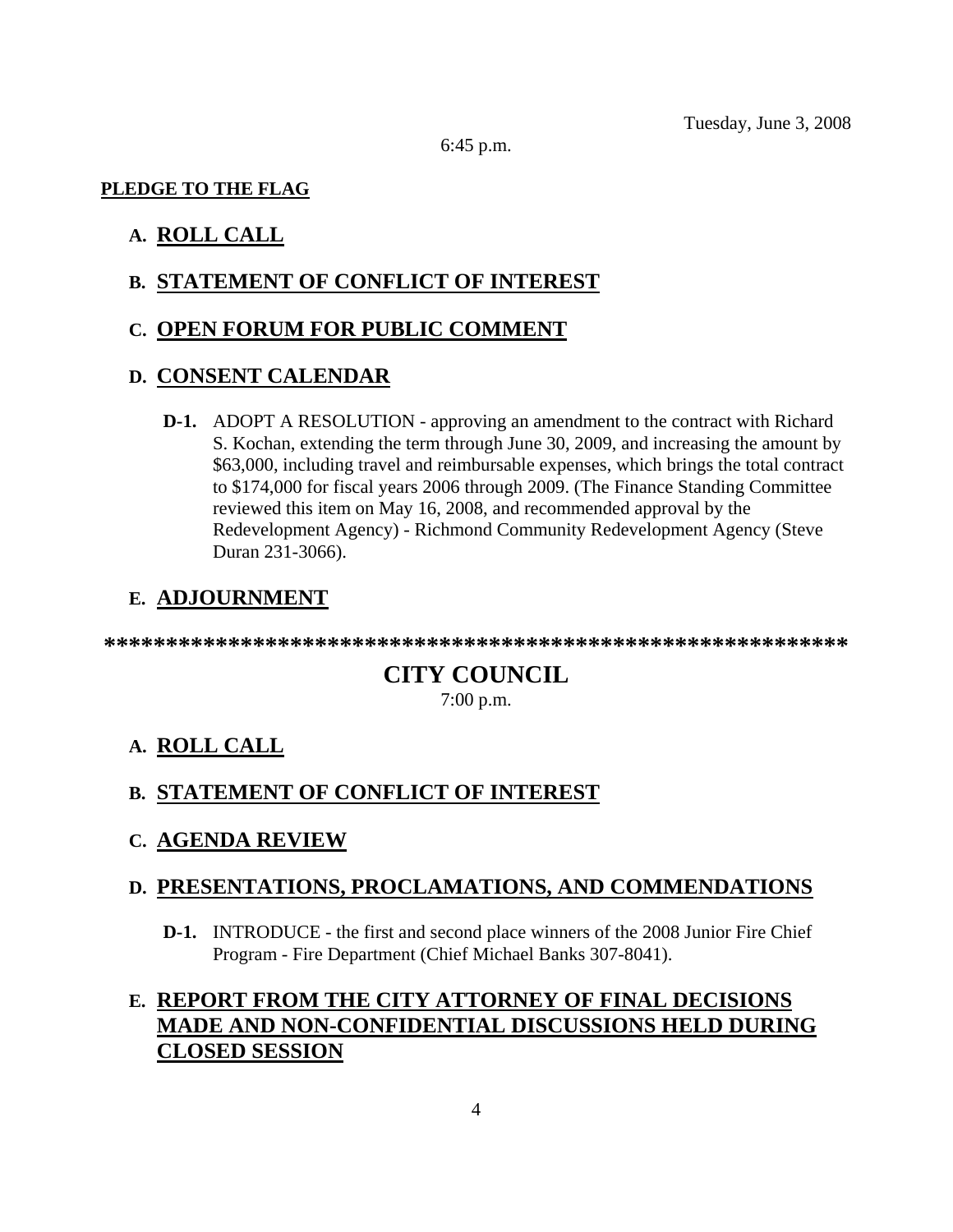# **F. CONSENT CALENDAR**

- **F-1.** APPROVE a contract with Arktos, Inc., dba the Bowan Company, for the purchase and installation of new fencing and electronically controlled gates at four fire stations and the Fire Training Center for the amount of \$147,700. (The Finance Committee reviewed this item on May 16, 2008, and recommended approval by the City Council) - Fire Department (Chief Michael Banks 307-8041).
- **F-2.** ADOPT A RESOLUTION approving the First Amendment to the Disposition and Development Agreement (DDA) between the City of Richmond and Point Richmond Gateway LLC to extend the performance period for development of the Plunge Parcel for a period of one year until June 7, 2009, with two additional one-year extensions subject to approval by the City Manager - Richmond Community Redevelopment Agency (Steve Duran/Alan Wolken 307-8140).
- **F-3.** APPROVE a contract with Mark Albertson, AIA in an amount of \$65,315 to provide professional design and engineering services for ADA compliant facilities to be constructed at Fire Station #68 - Public Works (Yader A. Bermudez 231-3009).
- **F-4.** APPROVE standing purchase orders for the procurement of asphalt from Hanson Aggregates, Syar Industries and Dutra Materials, in an amount not to exceed \$2,000,000 per fiscal year, per vendor for five years, with all purchases to be within Council approved budgetary limits - Public Works (Yader A. Bermudez 231-3009).
- **F-5.** ADOPT A RESOLUTION ordering the preparation of an Engineer's Report for Fiscal Year 2008-2009 Regarding Improvements and Costs for the Hilltop Landscape Maintenance Assessment District - Public Works (Yader A. Bermudez 231-3009).
- **F-6.** APPROVE a contract with Premium Roofing & Waterproofing, Inc. in an amount not to exceed \$45,000, to provide waterproofing repairs at the Main Library - Public Works (Yader A. Bermudez 231-3009).

# **G. PUBLIC HEARINGS**

# **H. OPEN FORUM FOR PUBLIC COMMENT**

# **I. AGREEMENTS**

# **J. RESOLUTIONS**

# **K. ORDINANCES**